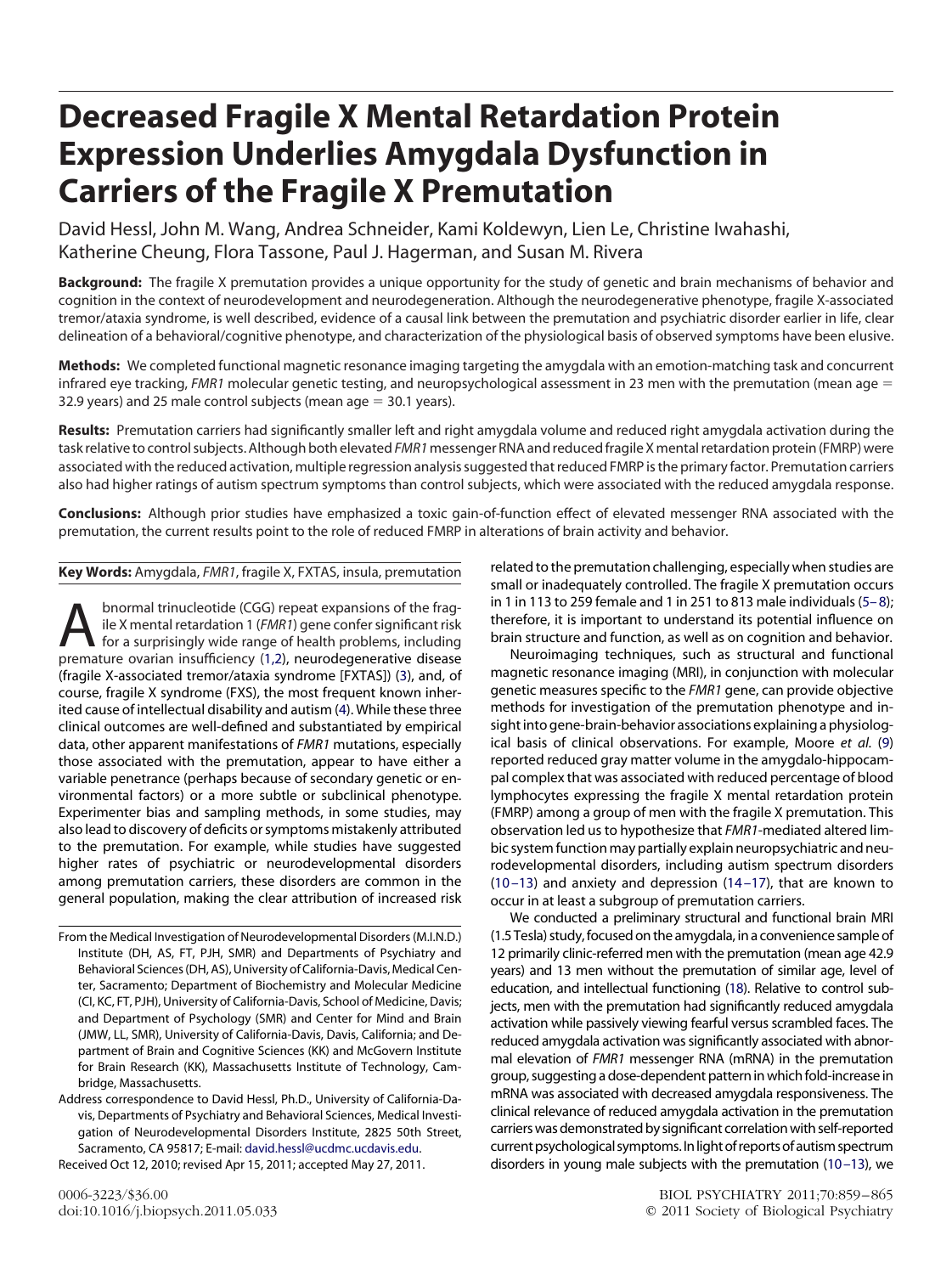suggested that either reduced FMRP or elevated *FMR1* mRNA or a combination of both could contribute to these symptoms via aberrant limbic system function.

The purpose of the present study was to examine amygdala volume and function in a larger sample of nonreferred participants with the premutation relative to control subjects; to determine the relative effects of reduced FMRP and elevated *FMR1* mRNA on these measures of interest; and to study the clinical relevance of amygdala morphology and function, especially with regard to autism spectrum symptomology.

# **Methods and Materials**

# **Participants**

Participants included 23 men with the *FMR1* premutation (mean age 32.9 years) and 25 matched control subjects (mean age 30.1 years). *FMR1*DNA testing was used to confirm allele status for all participants. None of the participants with the premutation were mosaic for either repeat size or methylation—all had between 55 and 200 CGG repeats with no methylation. The control group was matched for age, IQ, level of education, handedness, psychoactive medication use, and ethnicity. Group demographic statistics are shown in [Table 1.](#page-1-0) Male subjects with the premutation were selected from fragile X pedigrees either because 1) they were known to carry the premutation (and confirmed by *FMR1* DNA testing) or 2) they were untested sons of female individuals with the premutation who were later confirmed through study testing. None was ascertained or referred to the clinic due to clinical symptoms. Neurologic examinations, including assessment of possible FXTAS, were normal for all participants. Exclusion criteria included any acute medical condition such as renal, liver, or cardiac disease; migraine headache; history of head trauma; history of alcoholism or drug abuse; and use of current medications that affect cerebral blood flow. Two participants with the premutation were included in a previous study [\(16\)](#page-6-4).

# **Neuropsychological Assessment**

Cognitive ability was based on Full Scale IQ using the Wechsler Adult Intelligence Scale, Third Edition [\(19\)](#page-6-5). Autism phenotype features

<span id="page-1-0"></span>**Table 1.** Molecular Genetic, Demographic, and Clinical Descriptive Statistics by Group

|                                | Control<br>Subjects<br>$(n = 25)$ | Premutation<br>$(n = 23)$ | Significance |
|--------------------------------|-----------------------------------|---------------------------|--------------|
| <b>CGG Repeats</b>             | 28.32 (3.56)                      | 106.91 (40.0)             | p < .001     |
| Range                          | $19 - 33$                         | $55 - 199$                |              |
| FMR1 mRNA                      | 1.46(.28)                         | 3.65(1.71)                | p < .001     |
| Range                          | $1.01 - 1.93$                     | $2.16 - 8.33$             |              |
| FMRP <sup>a</sup>              | 112.81 (95.36)                    | 66.29 (51.95)             | $p = .034$   |
| Range                          | 13.40-473.60                      | 14.50-182.60              |              |
| Handedness (RH)                | 80.0%                             | 95.5%                     | ns           |
| <b>Psychoactive Medication</b> | 33.3%                             | 28.6%                     | ns           |
| Age                            | 30.12 (7.75)                      | 32.95 (8.89)              | ns           |
| Caucasian                      | 68.5%                             | 82.6%                     | ns           |
| <b>Years of Education</b>      | 15.39 (3.60)                      | 15.47 (2.97)              | ns           |
| <b>Full Scale IO</b>           | 125.52 (17.77)                    | 118.00 (16.05)            | ns           |
| <b>SRS Total</b>               | 27.96 (23.75)                     | 39.61 (31.95)             | $p = .16$    |
| <b>ADOS Total</b>              | 2.36(2.74)                        | 5.87 (6.42)               | $p = .01$    |

ADOS, Autism Diagnostic Observation Schedule; FMRP, fragile X mental retardation protein; IQ, intelligence quotient; mRNA, messenger RNA; ns, nonsignificant; RH, right handed; SRS, Social Responsiveness Scale. *<sup>a</sup>*

<sup>a</sup>FMRP raw data are shown. Log transformation was used to normalize distributions for *t* test of group differences.

were assessed with the Autism Diagnostic Observation Schedule, Module 4 (ADOS) [\(20\)](#page-6-6) and the Social Responsiveness Scale (SRS), adult version [\(21\)](#page-6-7).

#### **Molecular Genetic Measures**

**CGG Repeat Size.** Genomic DNA was isolated from peripheral blood lymphocytes using standard methods (Qiagen, Valencia, California). Repeat size and methylation status were determined using both polymerase chain reaction and Southern blot analysis using an Alpha Innotech FluorChem 8800 Image Detection System (San Leandro, California) as previously described [\(22,23\)](#page-6-8).

*FMR1* **mRNA.** All quantifications of *FMR1* mRNA were performed using a 7900 Sequence detector(PE Biosystems, Foster City, California) as previously described [\(24\)](#page-6-9).

**FMRP Levels.** Fragile X mental retardation protein was quantified in lymphocytes utilizing a recently described sandwich enzyme linked immunosorbent assay (ELISA) for FMRP, as described previously [\(25\)](#page-6-10). The FMRP ELISA assay differs from the commonly used immunocytochemistry method in that the ELISA approach provides a quantitative measure of FMRP level, whereas the immunocytochemistry method does not measure protein level, only the proportion of cells with detectable staining.

#### **MRI Acquisition**

Images were acquired on a 3.0T Siemens scanner with Echospeed gradients and a Siemens (Malvern, Pennsylvania) 8-channel whole head coil. Functional magnetic resonance imaging (fMRI) was performed using a single-shot gradient-recalled echo-planar imaging sequence that is automatically corrected for motion and magnetic field distortions, utilizing a point spread function mapping approach [\(26\)](#page-6-11). Thirty-eight slices(3.4mm thick), aligned 30° clockwisefrom parallel to the anterior and posterior commissure plane and covering the whole brain, were imaged with a temporal resolution of 2 seconds using a  $T2^*$ weighted gradient echo-planar pulse sequence with echo time 13 milliseconds, flip angle 84°, field of view 220 mm, and base resolution 64. For the purpose of manual segmentation and to aid in localization, co-registration, and normalization offunctional data, a high-resolution T1-weighted magnetization prepared rapid acquisition gradient-echo sequence of 192 slices with repetition time 2170 milliseconds, echo time 4.82 milliseconds, field of view 256 mm, and 1.0 mm slice thickness was acquired.

# **Image Preprocessing**

Preprocessing of the imaging data was completed using statistical parametric mapping software (SPM5; Wellcome Department of Imaging Neuroscience, University College London, United Kingdom). Images were corrected for movement using least squares minimization without higher-order corrections for spin history and normalized to stereotaxic Montreal Neurological Institute, then resampled every 2 mm using fourth degree B-spline interpolation and smoothed with a 5 mm Gaussian kernel to decrease spatial noise.

# **Amygdala Volume**

Amygdala volumes were quantified by operator-guided manual segmentations using Mayo Biomedical Imaging Resource Analyze 8.5 and 9.0 (AnalyzeDirect, Inc., Overland Park, Kansas) [\(27–29\)](#page-6-12). These guidelines were developed from the anatomical analysis of postmortem human brains using histological sections of tissue cut perpendicular to the hippocampus axis. For a detailed description of this protocol, see Schumann *et al.* [\(30\)](#page-6-13). Amygdala volumes were corrected for total cerebral volume. The reliability between tracers on 10 cases was 94.7% for the left amygdala and 96.9% for the right amygdala.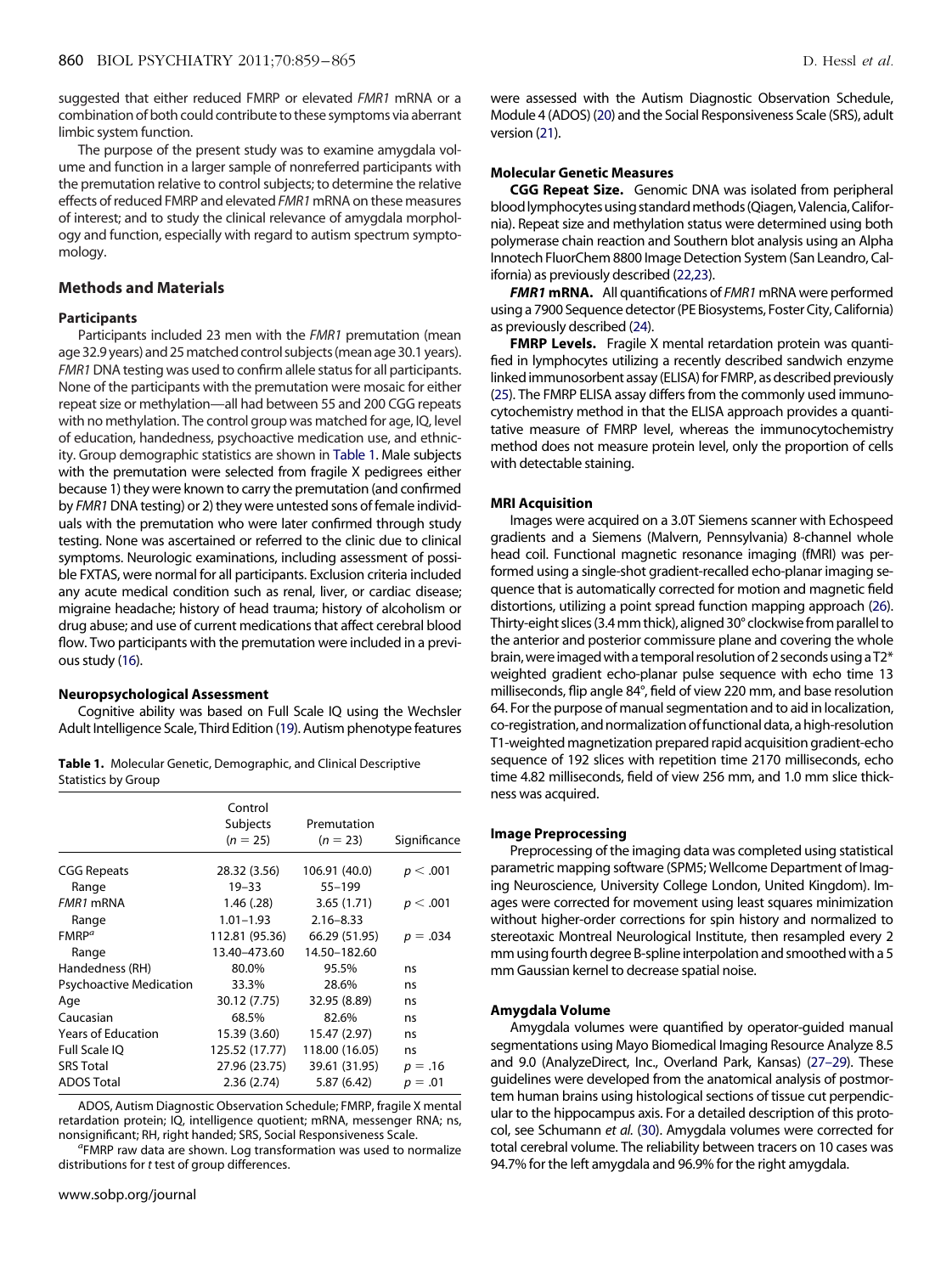# **Total Cerebral Volume**

To obtain ameasure of total cerebral volume, each series of images was edited manually using Mayo Biomedical Imaging Resource Analyze 8.5 and 9.0 [\(27–29\)](#page-6-12) to remove nonbrain structures, the brainstem, and the cerebellum. Using a Gaussian cluster multispectral thresholding tool, the ventricles were defined and excluded.

# **fMRI Emotion Processing Task**

The emotion processing task was modeled after a task used by Brown *et al.* [\(31\)](#page-6-14). Participants viewed three faces expressing either fear or anger, where the emotion presented at the bottom of the screen was identical to one of the two emotions presented above. Participants were asked to press a button to indicate which top emotion matched the sample, while accuracy and reaction time were recorded. Faces were taken from two standard sets of pictures of facial affect [\(32,33\)](#page-6-15) and presented in grayscale with hair and other nonface features cropped. Fearful and angry expressions are perceived as threatening and robustly engage the amygdala [\(34,35\)](#page-6-16). Control stimuli consisted of three simple geometric shapes (squares, circles, and ovals), colored in grayscale gradients matching the face stimuli in average luminance and arranged in the same configuration. Subjects matched the stimuli similarly to the emotion trials. Each set of three images, whether emotions or objects, was presented for 3 seconds in a pseudorandom order [\(Figure 1\)](#page-2-0). Intervals between stimuli were jittered between 1and 5 seconds.A total of 104face trialsand 104 control trials were presented over two runs.

# **Eye Tracking**

Eye-tracking data were collected concurrent with the fMRI emotion-matching task using a long-range infrared eye tracking system (Applied Science Laboratories, Bedford, Massachusetts) and processed using Eyenal 6.0 (Eyetracker, North Sydney, Australia). Areas of interests were rectangles covering all three face or shape ovals individually.

#### **fMRI Analysis**

Statistical analysis was performed on individual and group data using the general linear model and the theory of Gaussian random fields as implemented in SPM5 [\(36\)](#page-6-17) with one predictor (convolved with a standard canonical hemodynamic response function) for each condition. For both within-group and between-group comparisons, significant clusters were defined as those that exceeded a threshold value equivalent to a one-tailed  $t$  test  $p < .$ 01 for a higher level of quality control, corrected false discovery rate (FDR) on the voxel level [\(37\)](#page-6-18). Once thresholded, activation foci were superposed on normalized and averaged high-resolution magnetization prepared rapid acquisition gradient-echo images; their locations were identified both manually using an atlas with known neuroanatomical landmarks [\(38\)](#page-6-19) and automatically using xjView [\(http://www.alivelearn.net/xjview8/\)](http://www.alivelearn.net/xjview8/).

A within-subjects procedure was used to model all the effects of interest for each subject by contrasting experimental and control trials. This model estimates the error variance for each condition of interest across participants rather than across scans [\(39\)](#page-6-20). These contrast images generated previously on the individual level were analyzed using a general linear model to determine voxel-wise *t*statistics and generating one contrast image per participant, per effect of interest.

Within-group analyses of each contrast were performed to indentify brain regions showing similar response modulations across participants in both the premutation and control groups for each contrast. Between-group analyses were then performed to determine differences in average activation responses to each contrast between the two groups.

Region of interest (ROI) analyses for the amygdala and insula were carried out using MarsBar toolbox for SPM [\(40\)](#page-6-21). Contrasts defined remained the same as previously described. Each contrast of interest was analyzed only in voxels that fell either within the Montreal Neurologi-cal Institute template [\(41\)](#page-6-22) of the area of interest (e.g., insula) on normalized images or within boundaries defined by operator-guided manual segmentations of the individual specific amygdala, as described above, applied to individual unnormalized functional images. A *t* statistic termed contrast value was then calculated as the average of all voxels' contrast values that fell within the defined ROI. The contrast value in these analyses is comparable with the *Z* score reported in the whole-brain analyses tables. The contrast values were then used in between-group independent sample T-tests and Spearman correlation and regression analyses in conjunction with biological measures



<span id="page-2-0"></span>**Figure 1.** Sample trials of the emotion-matching task (33). Participants matched the bottom emotion to either the top left or top right emotion. For the control trials, participants matched the shapes.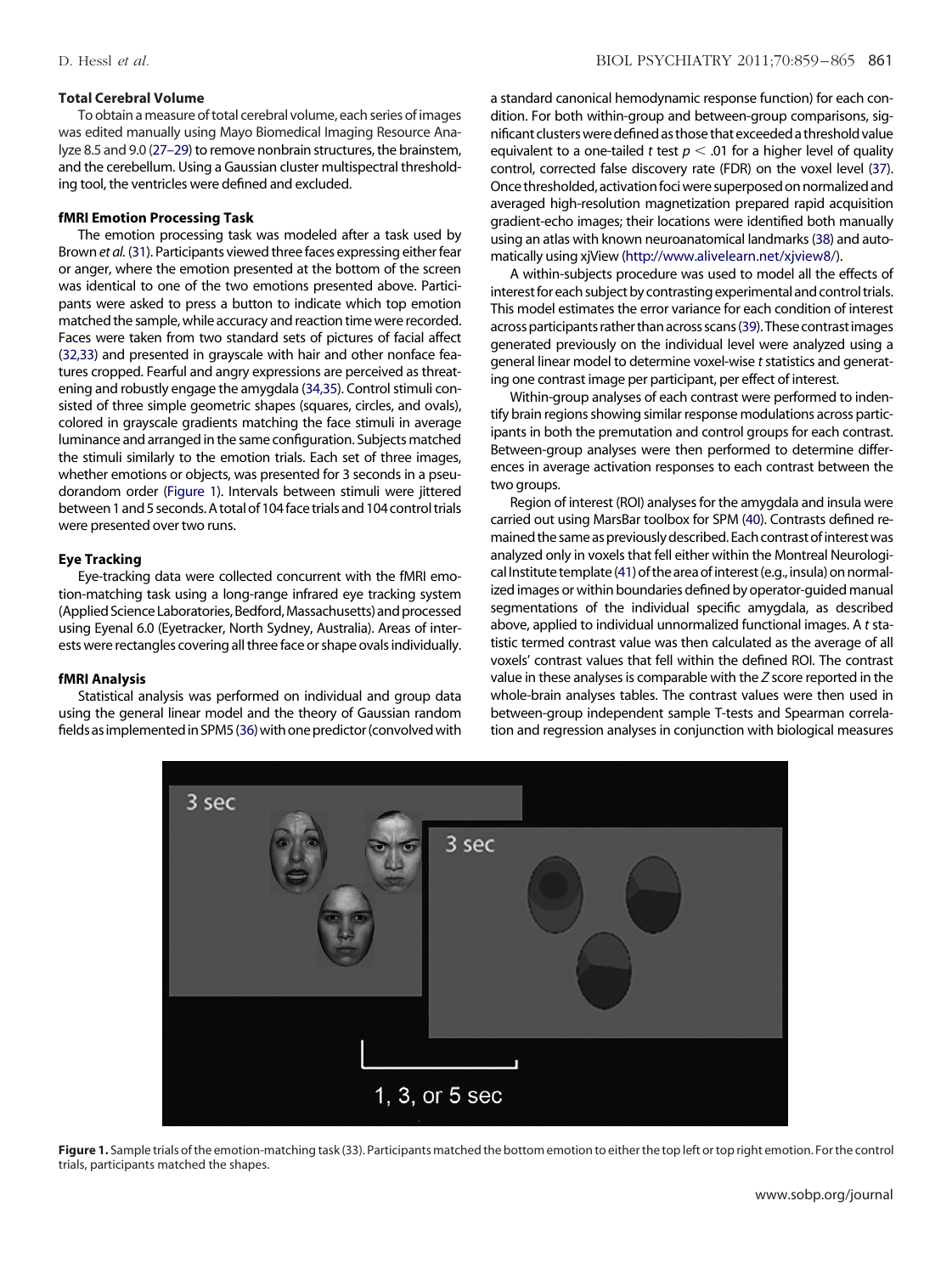and neuropsychological data. In all analyses utilizing ROI-derived data, outlier values of greater than 1.5 interquartiles from the median of the sample were excluded from analysis.

# **Results**

Participant *FMR1* genetic, demographic, and clinical descriptive statistics are shown in [Table 1.](#page-1-0) The FMRP distribution was positively skewed and therefore log-transformed to achieve normality. Fragile X mental retardation protein was reduced by 12% in the premutation group relative to control subjects,  $t(38) = 2.19$ ,  $p < .034$ . Premutation carriers had significantly higher ADOS total scores than control subjects, with mean level (5.87) somewhat below the autism spectrum cutoff [\(7\)](#page-5-4). Two control subjects and six premutation carriers had ADOS scores beyond the autism spectrum cutoff. On the SRS, reported by a spouse or significant other, premutation carriers had elevated scores, but this difference did not reach significance.

# **Total Cerebral and Amygdala Volume**

Independent samples *t* tests revealed that premutation carriers had significantly smaller total amygdala volume than control subjects for both raw [ $t(46) = 2.328$ ,  $p = .024$ ] and corrected [ $t(46) =$ 2.129,  $p = .039$ ] volumes [\(Figure 2;](#page-3-0) Supplement 1). This amygdala volume reduction in the corrected data was stronger on the right  $[t(46) = 2.073, p = .044]$  but was still marginally significant on the left  $[t(46) = 1.984, p = .053]$ . Both raw values for right  $[t(46) = 2.033]$ ,  $p = .048$ ] and left [ $t(46) = 2.267$ ,  $p = .028$ ] amygdala were significantly smaller in the premutation group. Total cerebral volume did not differ between the two groups  $[t(46) = -.423, p = .674]$ .

In the premutation carrier and control groups, all correlations between *FMR1* molecular measures and corrected amygdala volumes were nonsignificant.

#### **Emotion-Matching Task Performance**

There were no between-group differences for percentage correct in response accuracy [premutation mean  $= 81.4%$ , control mean = 78.8%,  $t(44) = -.952$ ,  $p = .346$ ] or reaction time [premutation mean = 2.18 sec, control mean = 2.20 sec,  $t(45) = .210$ ,  $p =$ .835] during the emotion-matching task.

#### **Eye-Tracking Results**

There were no group differences in the average looking time per trial for the defined areas of interests covering the faces or proportion of looking time at faces (premutation mean 1.40 seconds and 75.75%, control mean 1.40 seconds and 71.74%, respectively) or shapes (premutation mean 1.14 seconds and 70.09%, control mean 1.08 seconds and 63.72%, respectively), all  $p > 0.17$ .

### **Amygdala and Associated Brain Activation**

**Within-Group Analysis.** When matching emotional faces compared with matching shapes (emotion faces  $>$  shapes), the premutation group showed similar brain activation patterns compared with control subjects at a thresholding of  $p < 0.01$  with FDR correction (Supplement 1). Both groups showed robust activation bilaterally in the insula, mid cingulate gyrus, fusiform gyrus, parietal lobe, superior frontal gyrus, and middle frontal gyrus. Both control subjects and premutation carriers activated the amygdala bilaterally, which was evident in the normalized whole brain analysis [\(Figure 3\)](#page-4-0).

**Between-Group Analysis.** A direct comparison between premutation and control groups for the emotion faces  $>$  shapes contrast across the whole brain showed no significant activation differences in either direction (premutation  $>$  control or control  $>$  premutation) using an FDR correction at  $p < .01$ . Region of interest analyses, where activity specific to each participant was extracted from manually traced amygdala ROIs, revealed that left amygdala activation was significantly less for the premutation group  $[t(44) = 2.161, p = .036]$ (Supplement 1). The group difference in the right amygdala was nonsignificant  $[t(44) = 1.43, p = .160]$ . No significant group differences were observed in the insula (all  $p > .80$ ).

# **Molecular and Functional MRI Correlation Analysis**

As expected in the premutation group, CGG repeat number was strongly and positively correlated with *FMR1* mRNA expression (*r* .842,  $p$   $<$  .001). There was also a negative trend for FMRP with increasing *FMR1* mRNA concentration (rho =  $-.482$ ,  $p = .069$ ), as expected for



# **Total Corrected Amygdala Volumes**

<span id="page-3-0"></span>Figure 2. Distributions of left and right amygdala volume (corrected for total cerebral volume) in premutation carriers and control subjects.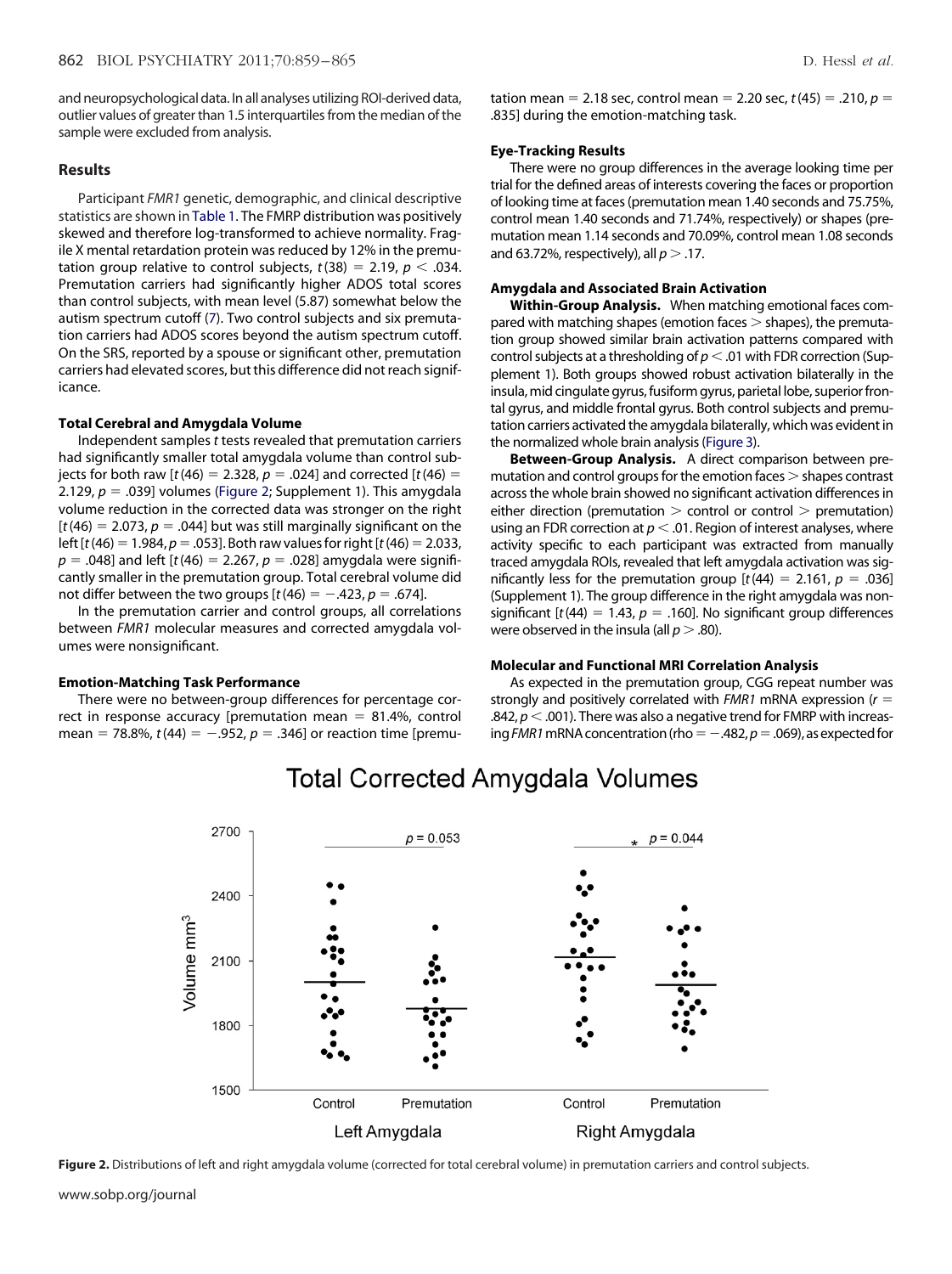

<span id="page-4-0"></span>**Figure 3.** Whole-brain within-group analysis in the emotion  $>$  control condition for control subjects and premutation carriers. Significant clusters were thresholded on the voxel level at  $p < .01$  after false discovery rate correction. Both groups significantly activated the bilateral amygdala during this task. Bars at left represent degree of activation using the *t* statistic.

reduced efficiency of translational initiation with increasing repeat size in RNA [\(42\)](#page-6-23).

*FMR1* mRNA was correlated negatively with right amygdala activation (ROI analysis; rho  $= -0.625$ ,  $p = 0.002$ ) and with right insula activity (rho =  $-.610$ ,  $p = .003$ ) in the emotion faces  $>$  control contrast. Fragile X mental retardation protein correlated positively with both right (rho = .697,  $p$  = .003) and left (rho = .771,  $p$  < .0001) amygdala activation [\(Figure 4\)](#page-4-1) and with right insula activation (rho  $=$  .524,  $p = .037$ ). No significant correlations between activation of these brain regions and the genetic measures were observed in the control group.

Because we observed strong associations between reduced amygdala activation and both elevated *FMR1* mRNA and decreased FMRP in premutation carriers, we sought to determine the relative and independent effects of these factors in multiple regression analyses ( $n = 16$ ). Using right and left amygdala activation as the dependent variables and FMRP and *FMR1* mRNA as independent variables, we found that FMRP was positively correlated with activation (left,  $\beta = .681$ ,  $p = .009$ ; right,  $\beta = .572$ ,  $p = .023$ ), whereas *FMR1* mRNA showed no significant association (left,  $\beta = .024$ ,  $p =$ .915; right,  $\beta = -.327$ ,  $p = .158$ ). Analogous regression analyses with left and right insula activation demonstrated no significant associations with *FMR1* mRNA and an association between FMRP and right insula activation that approached significance ( $\beta$  =  $-.490, p = .055$ ).

### **Neuropsychological Correlates of Amygdala Activation**

The planned correlations between amygdala activation for the  $emotion$   $>$  shapes contrast and SRS total score were significant in the premutation group only for the right amygdala ROI (rho  $=$  $-469$ ,  $p = .032$ ). Post hoc exploratory correlations using the subscales of the SRS showed that reduced right amygdala activation was most strongly associated with problems in social information processing (rho  $=$   $-.588$ ,  $p = .005$ ) and reciprocal social communication (rho  $=$  -.497,  $p = .022$ ), although similar correlations were observed for the left amygdala. No other significant correlations between amygdala activation and clinical measures were observed, including those with IQ and ADOS scores.

# **Discussion**

The results of this study demonstrate that relative to control subjects, men with an *FMR1* premutation allele had smaller amygdala volumes and reduced amygdala activation during an emotion-matching task. In contrast to our prior study [\(18\)](#page-6-3), in this investigation, we were able to determine that aberrant amygdala function was more

strongly associated with reduced FMRP (the cause of FXS) than abnormal elevation of *FMR1* mRNA (the hypothesized toxic mRNA gain-offunction model underlying FXTAS). To our knowledge, this the first evidence of the impact of reduced FMRP without methylation in *FMR1* premutation carriers. Standardized clinical assessment indicated that men with the premutation had more significant communication and reciprocal social behavior symptoms of autism spectrum disorder compared with control subjects; however, on a group level, the severity of these symptoms did not reach clinical significance. Exploratory analyses showed that the FMRP-mediated blunted amygdala response may be correlated with deficits in social information processing, a component of the broader autism phenotype. Because no evidence of transcriptional silencing was observed in any individual with a premutation included in this study, who do show levels of *FMR1*mRNA substantially higher than normal levels [\(24,43,44\)](#page-6-9), the mild reductions in FMRP with increasing CGG repeat length [\(45–48\)](#page-6-24) are due primarily to reduced efficiency of translational initiation [\(42\)](#page-6-23). Although the full range of FMRP levels in individuals with the full mutation, premutation, and general population control subjects has not been fully elucidated, it is important to emphasize that the relatively lower FMRP levels observed in some premutation carriers in this study are likely to be quite modest compared with most male subjects with the full mutation and FXS who express essentially no or very little FMRP and who demonstrate more substantial behavioral and cognitive deficits.

Overall, the study indicates that neurodevelopmental and psychiatric symptoms previously reported among younger men and boys with the premutation may be due to the same molecular genetic mechanism leading to FXS but to a milder degree. Previous findings, including our own [\(16,18\)](#page-6-4), highlighting the potential negative impact of elevated mRNA on these symptoms suggests that both mRNA- and protein-level effects may be operating in the premutation range, with protein decrements perhaps playing a larger role, at least in amygdala-mediated functions.

In the current cohort of participants, we found reduced amygdala volumes in premutation carriers, whereas in our prior



<span id="page-4-1"></span>**Figure 4.** Scatter plots showing the association between right (top) and left (bottom) amygdala activation (contrast value extracted from region-ofinterest analyses) and fragile X mental retardation protein in premutation carriers. FMRP, fragile X mental retardation protein.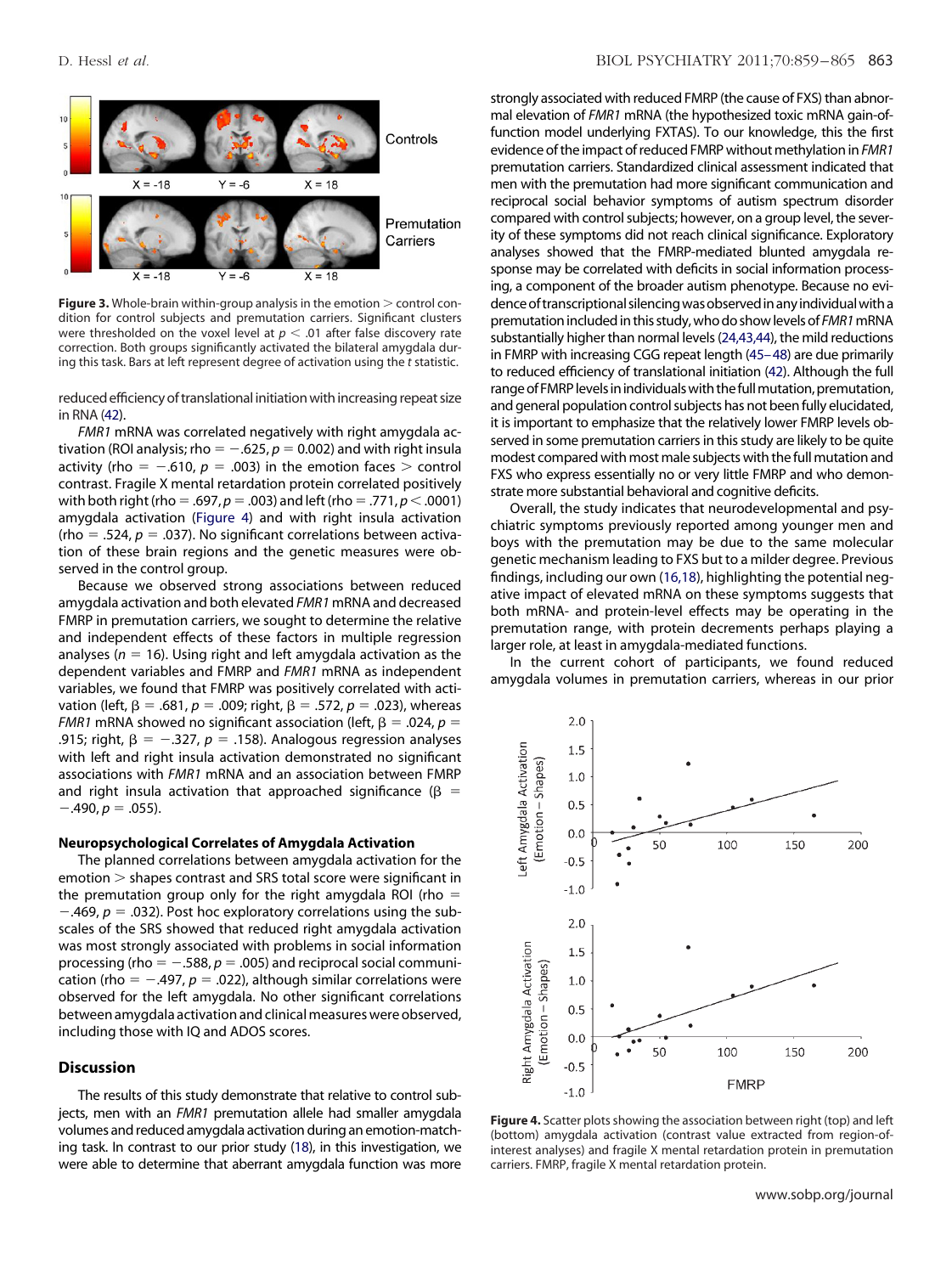study of a different group of participants [\(18\)](#page-6-3), we did not find this effect. A number of factors might explain this difference. For example, the more powerful 3T scanner used here provided higher signal-to-noise ratio, enabling higher levels of image quality, speed, and resolution, perhaps making the group effect easier to detect. Also, somewhat larger sample sizes in the present study provided additional data and greater power to detect differences. However, consistent with the current results is the fact that reduced amygdala volume is now a replicated finding in individuals with the fragile X full mutation—both toddlers [\(49\)](#page-6-25) and older children and adolescents [\(50\)](#page-6-26)—and these individuals have substantial FMRP deficits.

Prior fMRI studies in FXS using social stimuli (human faces showing direct or averted gaze) [\(51\)](#page-6-27) have documented greater sensitization in the left amygdala with successive exposure to direct gaze in a sample of adolescent boys. Given that patients with FXS and some individuals with the premutation have reduced FMRP (albeit to a different degree), we might expect premutation carriers to have a similarly increased amygdala response. The explanation for this inconsistency is unclear but could be related to the nature of the tasks, the added complexity of mildly reduced FMRP and elevated message in premutation carriers, or due to developmental differences. Nevertheless, this research highlights the critical role of amygdala function in perception of and response to human social stimuli and in social behavior in individuals affected by *FMR1* mutations.

In our previous report, we suggested that the altered limbic system function observed in men with the premutation could reflect early prodromal brain changes associated with later-onset FXTAS. However, given that the primary molecular genetic mechanism underlying FXTAS neuropathology is thought to involve abnormal elevation of the expanded CGG-repeat *FMR1* mRNA, our current results suggest that lowered FMRP contributes to amygdala dysfunction and that the latter effect could be both neurodevelopmental in origin and independent of FXTAS progression.

The reduced amygdala activation in premutation carriers observed here cannot be explained by decreased visual fixation on stimuli, as we observed similar fixation patterns between groups. Recruitment biases are unlikely to have affected our findings because participants were selected at random from pedigrees and were not clinic referred. The blunted amygdala response cannot be explained by reduced amygdala volume, as the ROI method controls for individual differences in amygdala size and, additionally, we did not find a significant correlation between volume and activation (data not shown). Interestingly, although differences in brain activation were observed during the emotion-matching task, we found no difference in performance, indicating that brain activation patterns may be more sensitive to effects of the premutation than observable behavior.

There were important limitations to the study. Although we took several steps to minimize recruitment bias, this form of bias cannot be completely eliminated because individuals make decisions whether to participate based on many factors, some of which may be associated with effects of the premutation being studied here. Although men with the premutation were rated as having higher rates of autism symptoms on clinical exam, it is not possible to rule out effects of experimenter bias. Many participants were assessed blind to group; however, blinding was not possible in all cases because of personal information revealed during the interview portions of the ADOS. Approximately one third of participants in each group were taking psychoactive medication, which may have influenced our results and somewhat detracts from the generalizability of the findings. It is important to emphasize that the *FMR1* molecular genetic measures were ascertained from blood

samples and may not necessarily reflect what would be found in brain tissue. Finally, we were unable to derive valid FMRP values for all participants in the study; as such, the results pertaining to the association between FMRP level and brain function must be considered preliminary.

Our findings may have treatment implications for some individuals with the premutation who present with significant symptoms of FXS or ASD. The metabotropic glutamate receptor theory of FXS states that mental impairment and phenotypic behaviors associated with FXS arise, at least in part, from constitutive activation of translational pathways normally controlled by group 1 metabotropic glutamate receptor (metabotropic glutamate receptor 1 and metabotropic glutamate receptor 5 [mGluR5]) activity [\(52\)](#page-6-28). Accordingly, downregulation of mGluR5 activity, both pharmacologically and genetically, has rescued many phenotypes examined in the animal models of FXS [\(53\)](#page-6-29). Phase II clinical trials of mGluR5 antagonists in patients with FXS are now ongoing, and it is intriguing to consider whether premutation carriers with significantly lowered FMRP would benefit from these treatments as well.

*Funding from the National Institutes of Health Grants MH078041 (DH and SMR), MH77554 (DH), UL1 DE019583 (PJH), RL1AG032119 (PJH), and HD02274 (FT) supported this work.*

*We are grateful to the research participants and their families; Diana Selmeczy and Jessica Burris for manual tracings of the amygdala; Jose Fon for cerebrum tracings; Alyssa Chavez for data collection and management; LouiseGanefor assistance with recruitment and genetic counseling to participants; and Randi Hagerman for team leadership, mentoring, and manuscript review.*

*Dr. Hessl reports financial support from Hoffman LaRoche, Novartis, and Seaside Therapeutics for clinical trials of patients with fragile X syndrome. Drs. Hagerman and Tassone report a patent for screening/detection of expanded CGG-repeat FMR1 alleles. Drs. Rivera, Koldewyn, Tassone, and Schneider and Ms. Cheung, Ms. Iwahashi, Mr. Wang, and Ms. Le report no biomedical financial interests or potential conflicts of interest.*

*Supplementary material cited in this article is available online.*

- <span id="page-5-0"></span>1. Sherman SL (2000): Premature ovarian failure in the fragile X syndrome. *Am J Med Genet* 97:189 –194.
- 2. Allingham-Hawkins DJ, Babul-Hirji R, Chitayat D, Holden JJ, Yang KT, Lee C, *et al.* (1999): Fragile X premutation is a significant risk factor for premature ovarian failure: The International Collaborative POF in Fragile X study–preliminary data. *Am J Med Genet* 83:322–325.
- <span id="page-5-2"></span><span id="page-5-1"></span>3. Hagerman PJ, Hagerman RJ (2007): Fragile X-associated tremor/ataxia syndrome–an older face of the fragile X gene. *Nat Clin Pract Neurol* 3:107–112.
- <span id="page-5-3"></span>4. Schneider A, Hagerman RJ, Hessl D (2009): Fragile X syndrome–from genes to cognition. *Dev Disabil Res Rev* 15:333–342.
- 5. Fernandez-Carvajal I, Walichiewicz P, Xiaosen X, Pan R, Hagerman PJ, Tassone F (2009): Screening for expanded alleles of the FMR1 gene in blood spots from newborn males in a Spanish population. *J Mol Diagn* 11:324 –329.
- 6. Dombrowski C, Levesque S, Morel ML, Rouillard P, Morgan K, Rousseau F (2002): Premutation and intermediate-size FMR1 alleles in 10572 males from the general population: Loss of an AGG interruption is a late event in the generation of fragile X syndrome alleles. *Hum Mol Genet* 11:371– 378.
- <span id="page-5-4"></span>7. Rousseau F, Rouillard P, Morel ML, Khandjian EW, Morgan K (1995): Prevalence of carriers of premutation-size alleles of the FMRI gene–and implications for the population genetics of the fragile X syndrome. *Am J Hum Genet* 57:1006 –1018.
- 8. Toledano-Alhadef H, Basel-Vanagaite L, Magal N, Davidov B, Ehrlich S, Drasinover V, *et al.*. (2001): Fragile-X carrier screening and the prevalence of premutation andfull-mutation carriers in Israel.*Am J Hum Genet* 69:351–360.